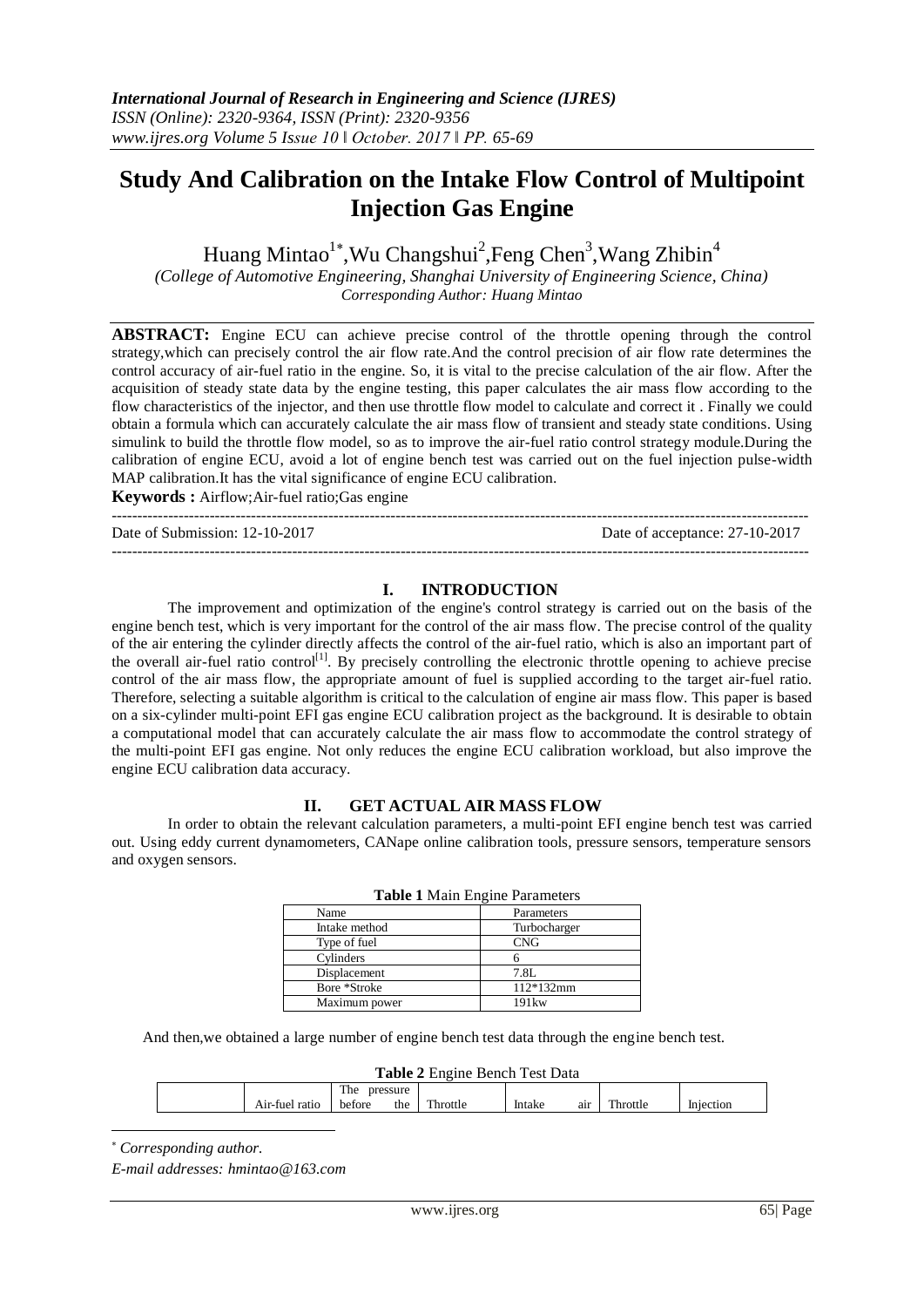| rpm  |       | throttle<br>pressure |       | temperature $(k)$ | opening | pulse<br>(ms) |
|------|-------|----------------------|-------|-------------------|---------|---------------|
|      |       | (bar)                | (bar) |                   | $\%$    |               |
| 900  | 20.83 | 1.04                 | 0.71  | 315               | 16      | 2.7           |
| 900  | 16.56 | 1.34                 | 1.28  | 308.2             | 60      | 6.5           |
| 900  | 21.88 | 1.27                 | 1.04  | 313.5             | 23      | 4             |
| 1000 | 17.55 | 1.40                 | 1.39  | 319.3             | 60      | 2.72          |
| 1000 | 20.36 | 1.05                 | 0.75  | 312.6             | 18      | 6.48          |
| 1000 | 19.89 | 1.27                 | 1.07  | 313               | 24      | 4.32          |
| 1300 | 20.83 | 1.05                 | 0.66  | 305.4             | 19      | 2.3           |
| 1300 | 19.19 | 1.45                 | 1.22  | 313.3             | 27      | 5.3           |
| 1500 | 20.83 | 1.06                 | 0.66  | 320.4             | 20      | 2.4           |
| 1500 | 20.13 | 1.43                 | 1.22  | 314.5             | 26      | 4.7           |
| 1700 | 20.01 | 1.11                 | 0.76  | 317.4             | 24      | 2.8           |
| 1900 | 20.48 | 1.55                 | 1.31  | 317.6             | 33      | 5.3           |

Before the air-fuel ratio control strategy has not been perfected, the engine bench calibration test is given by the man-made injection (gas) pulse width $^{[2]}$ . Since the engine is a six-cylinder multi-point EFI gas engine, six injectors are required to provide fuel for each cylinder. After the engine is converted into a multipoint EFI gas engine, the fuel is controlled by the injector of the control strategy. Therefore, according to the steady-state engine bench test data, according to the CANape interface display parameters, including the nozzle valve flow rate (injector flow characteristics is 16mg / ms), calculated steady state conditions per hour supply of natural gas , According to the air-fuel ratio, and then calculate the hourly air mass flow. The hourly fuel injection is calculated as:

$$
Q = \frac{w \times v}{10^6} \times \frac{n}{120} \times 3600 \times 6
$$

Among them:

*Q*---Hourly fuel injection (natural gas) mass flow *w*--Fuel injection pulse width *v*--Injector flow rate  $n_{\text{-Engine speed}}$ 

The fuel mass flow is multiplied by the corresponding air-fuel ratio to obtain air mass flow. The results are as follows:

| rpm              | 900   | .000  | .000  | 300   | 300   | 500   | .500  | .700  | 1700  | 1900  |
|------------------|-------|-------|-------|-------|-------|-------|-------|-------|-------|-------|
| Air-fuel         | 20.83 | 20.36 | 19.89 | 20.83 | 19.19 | 20.83 | 20.13 | 19.43 | 19.43 | 20.48 |
| ratio            |       |       |       |       |       |       |       |       |       |       |
| Air mass<br>flow | 145.8 | 159.5 | 247.5 | .79.3 | 380.8 | 215.9 | 408.6 | 274.3 | 542.4 | 593.8 |

**Table 3** Actual air mass flow

## **III. THROTTLE FLOW MODEL**

The accuracy of the air flow rate of the ignition engine determines the control of the air-fuel ratio. Inaccurate control results in a decrease in engine power and economy, and an increase in harmful emissions $[3]$ . The speed density method can only guarantee the accuracy of the air under steady-state conditions, but in the transient conditions, the use of speed density method will produce a lot of error. So the need to introduce an algorithm to meet the engine under any conditions of air mass flow calculation, and to ensure its accuracy. Using throttle flow model<sup>[4]</sup>. Consider entering the intake air flow from the throttle passageway. Because the accurate calculation of the air flow through the throttle valve is the need to establish a three-dimensional unsteady flow model, the complexity is too large, which can be simplified as a one-dimensional isentropic stable flow calculation<sup>[5]</sup>, throttle at the channel is also a simple change in the area of the circle The And taking into account the impact of other factors on the formula calculation results. It is desirable to find the relationship between the formula and the true value of the actual intake air volume and then correct it. Making the accuracy of the formula closer to the true value. Theoretically, the air mass flow equation at the throttle is described as:

$$
m_{\scriptscriptstyle a}=A_{\scriptscriptstyle red}\cdot P_{\scriptscriptstyle thr}\cdot C_{\scriptscriptstyle 1}\cdot\psi
$$

Among them: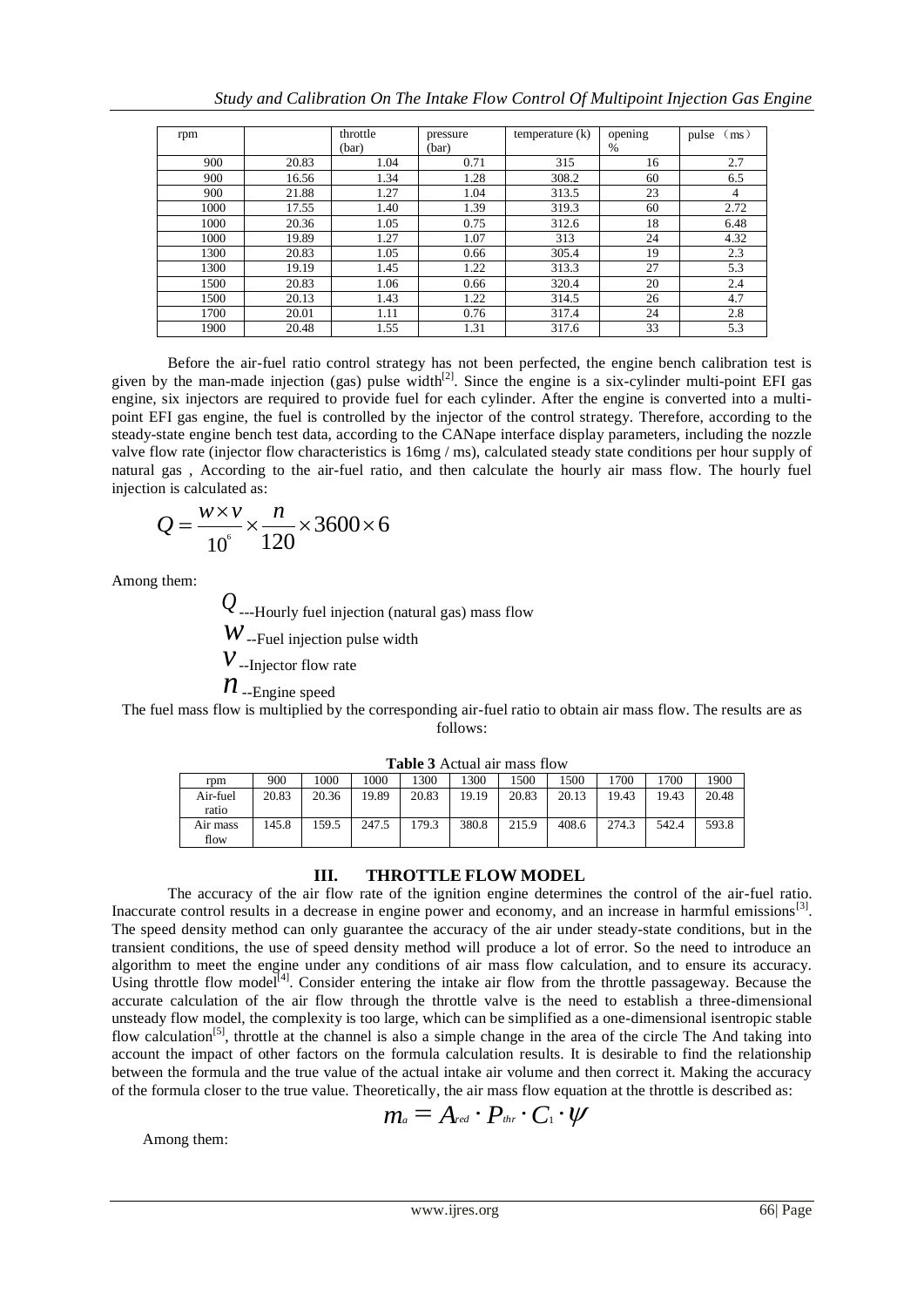$$
A_{\text{red}} = \frac{\pi D^2}{4} (1 - \cos \alpha) \qquad C_1 = \sqrt{\frac{2k}{(k-1) \cdot R_s T_{\text{im}}}}
$$
  

$$
\psi = \left(\frac{2}{k+1}\right)^{\frac{1}{k-1}} \sqrt{\frac{k-1}{k+1}}, \frac{P_{\text{im}}}{P_{\text{im}}} \le 0.53 \qquad \psi = \sqrt{\left(\frac{P_{\text{im}}}{P_{\text{thr}}}\right)^{\frac{2}{k}} - \left(\frac{P_{\text{im}}}{P_{\text{thr}}}\right)^{\frac{k+1}{k}}}, \frac{P_{\text{im}}}{P_{\text{im}}} > 0.53
$$

Where, *D* is the throttle diameter, k is the adiabatic index,  $R_s$  is air gas constant,  $P_{im} \setminus P_{im} \setminus P_{thr}$  for the intake manifold (after the throttle), before the throttle pressure,*Tim* is the intake air temperature.

Table 2 in the engine bench test data into the formula, the results are as follows:

| Theoretical calculation of all mass flow |       |       |       |       |       |       |       |       |       |       |
|------------------------------------------|-------|-------|-------|-------|-------|-------|-------|-------|-------|-------|
| rpm                                      | 900   | 1000  | 1000  | 1300  | 1300  | 1500  | 1500  | '700  | 1700  | 1900  |
| Air-fuel ratio                           | 20.83 | 20.36 | 19.89 | 20.83 | 19.19 | 20.83 | 20.13 | 19.43 | 19.43 | 20.48 |
| Air mass flow                            | 88.6  | 111.0 | 187.9 | 131.7 | 276.7 | 144.5 | 281.4 | 208.8 | 384.4 | 421.4 |

**Table 4** Theoretical calculation of air mass flow

The calculated results of the throttle model and the actual air intake are fitted, and the following relationship exists:



**Figure 1** The relationship between the actual value and the calculated value

It can be seen from the figure that there is a linear relationship between the theoretical air mass flow and the actual mass flow. The fitted linear relationship is:

$$
Q = a \cdot m_a + b
$$

Where a and b are constants, according to the correlation analysis,  $a = 1.389$ ,  $b = 4.055$ . So the modified throttle model is expressed as:

$$
Q = 1.389 \cdot m_a + 4.055
$$

## **IV. ENGINE BENCH TEST TO VERIFY**

The formula for calculating the air mass flow is calculated after the engine chooses some steady-state condition test data. In order to verify the accuracy and reliability of the formula, it is necessary to verify the bench test for any working conditions.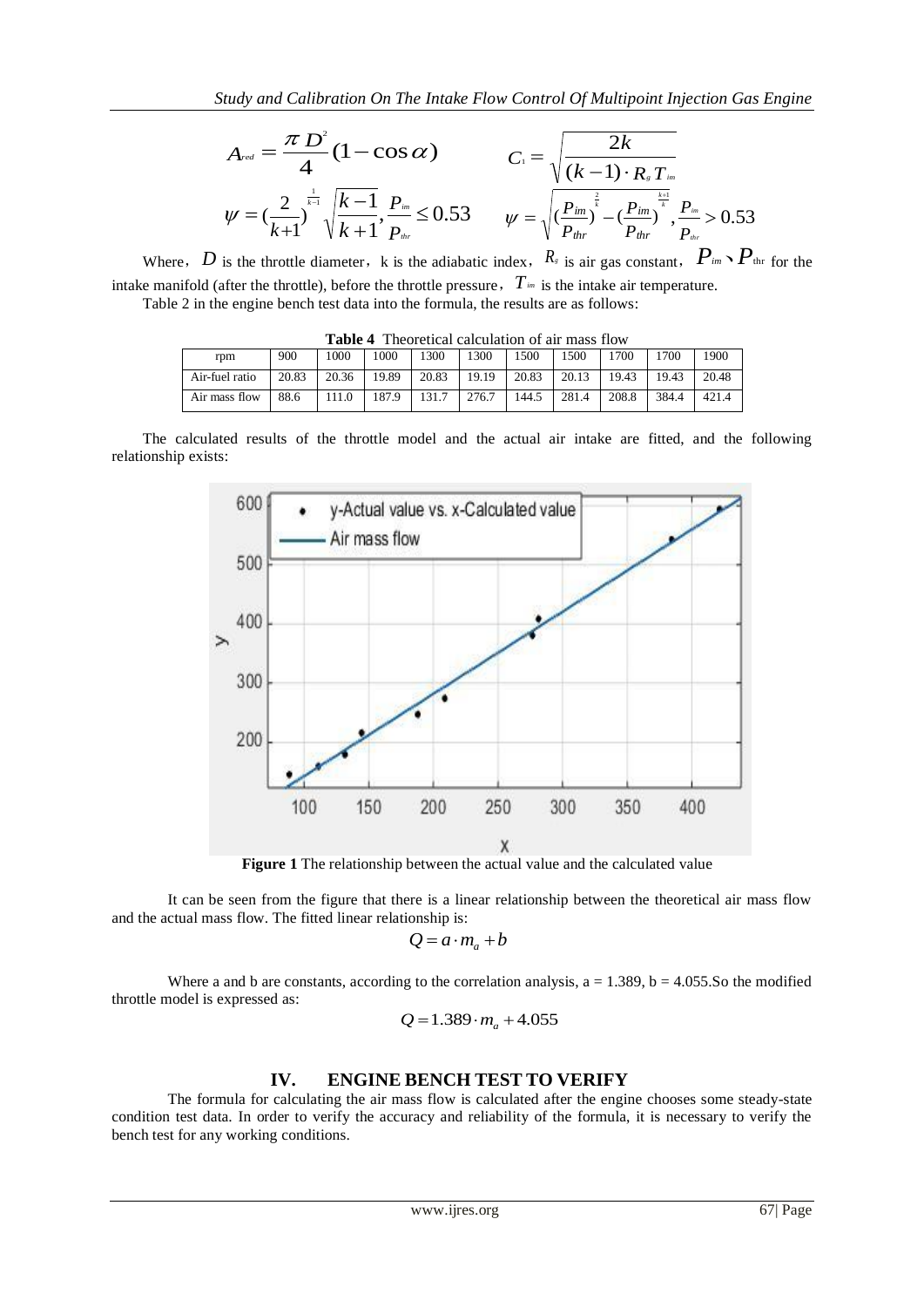The actual air mass flow rate is compared with the calculated air mass flow rate according to the different throttle opening degrees by the gantry constant rotation torsional mode fixed speed 900rpm and 1800rpm. As shown below:



**Figure 2** Engine speed 900rpm



**Figure 3** Engine speed 1800rpm

According to the comparison, we can find that the calculated value of the modified formula is close to the actual value, thus verifying the feasibility of the formula..

## **V. INFLUENCE OF THROTTLE MODEL ON ECU CALIBRATION**

In the absence of a throttle model, the engine ECU calibration is required to perform a large number of engine bench tests to calibrate the MAP of the fuel injection pulse width, not only the workload is large, but also the accuracy of the calibration depends on the fineness of the bench test. Moreover, taking into account the car often run in the transition conditions, when the engine in the transition conditions, if the use of open-loop fuel injection control, the impact of air-fuel ratio is very large, oil and gas matching is difficult to achieve the best. And this also requires a large number of calibration tests for the engine ECU, which will undoubtedly increase the product development costs and cycles.

The air intake rate calculation model is set up by using Simulink to set the air-fuel ratio control part of the control strategy, which makes the air-fuel ratio control strategy part more perfect. When the engine is running in a certain situation, such as the start of the case, the use of open-loop control, ECU according to the engine of the sensor to calculate the amount of air, and then according to the target air-fuel ratio, the need to calculate the conditions Of the basic fuel injection, get the corresponding basic pulse width. When the air-fuel ratio is closed (such as idle and partial load conditions), the ECU calculates the amount of air under this condition, and then calculates the basic fuel injection amount according to the oxygen sensor signal. At this time, PI closed-loop control is implemented for the air- The fuel injection quantity is adjusted so that the actual air